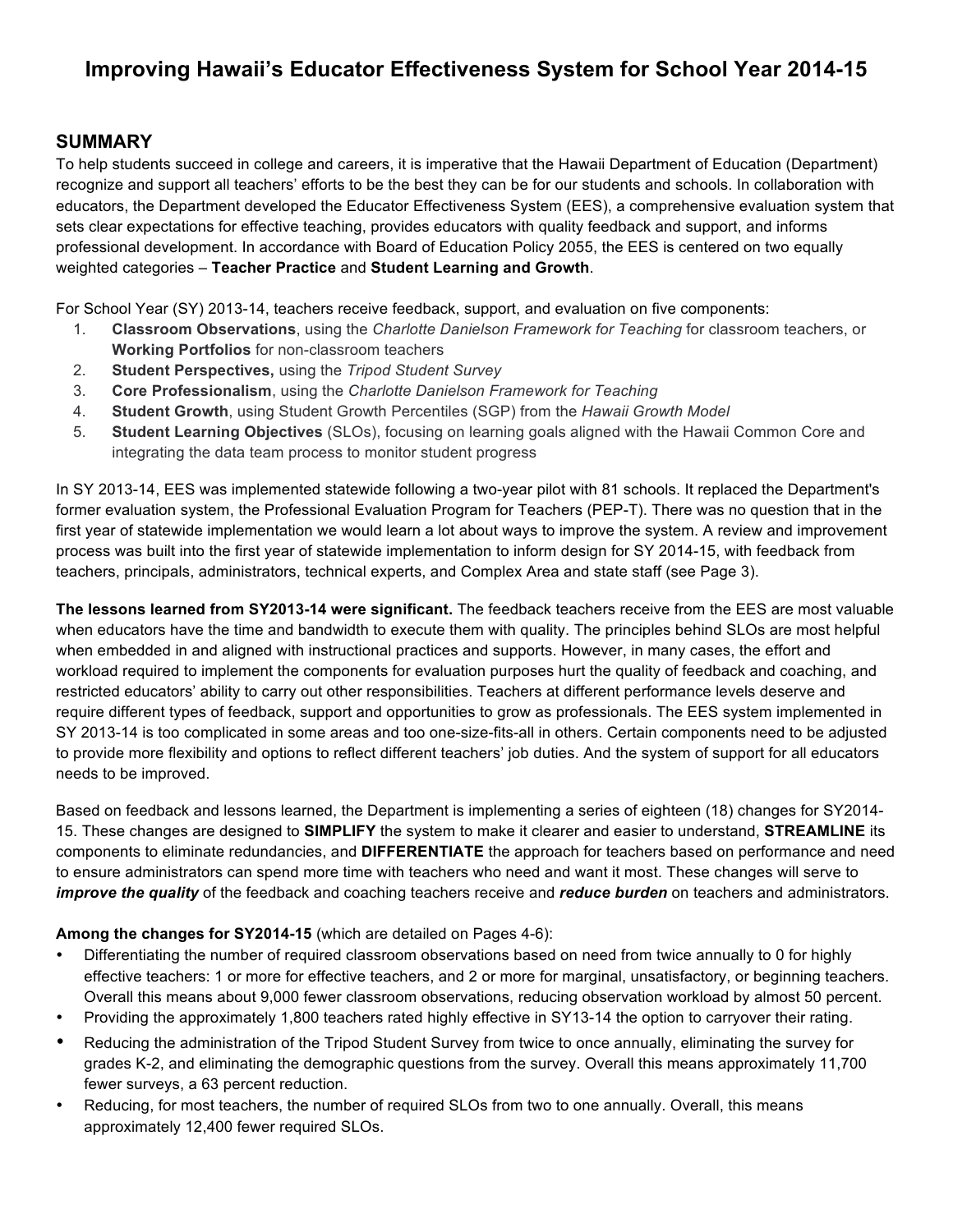- Removing the student survey as an independent component with a stand-alone rating and embedding it as subcomponent under Core Professionalism.
- Providing flexibility within Working Portfolio and SLOs, particularly for non-classroom teachers, to reflect job duties.
- Improving SGP to replace a percentile ranking of teachers with anchors in criterion and building in a margin of error.

For SY 2014-15, teachers will receive feedback, support, and evaluation on four components:

- 1. **Classroom Observations**, using the *Charlotte Danielson Framework for Teaching* for classroom teachers, or **Working Portfolios** for non-classroom teachers
- 2. **Core Professionalism**, using the *Tripod Student Survey* and *Charlotte Danielson Framework for Teaching*
- 3. **Student Growth**, using Student Growth Percentiles (SGP) from the *Hawaii Growth Model*
- 4. **Student Learning Objectives** (SLOs) for classroom teachers, focused on learning goals aligned with the Hawaii Common Core and integrating the data team process to monitor student progress, or **School-System Improvement Objectives (SSIO)** for non-classroom teachers.

These changes are a first step in improving EES to make it the most valuable and least burdensome tool it can be. The Department will continue to collaborate with educators to further improve EES. It will continue to convene feedback groups and plans a formal review and feedback process for mid-year SY2014-15. Some areas of future improvement include a possible cycling of evaluations; reducing the weight of the SGP; and improvements to the methods and technology used to collect, store, and report information. The Department is also exploring improvements to simplify, streamline, and differentiate the implementation of the other Priority Strategies.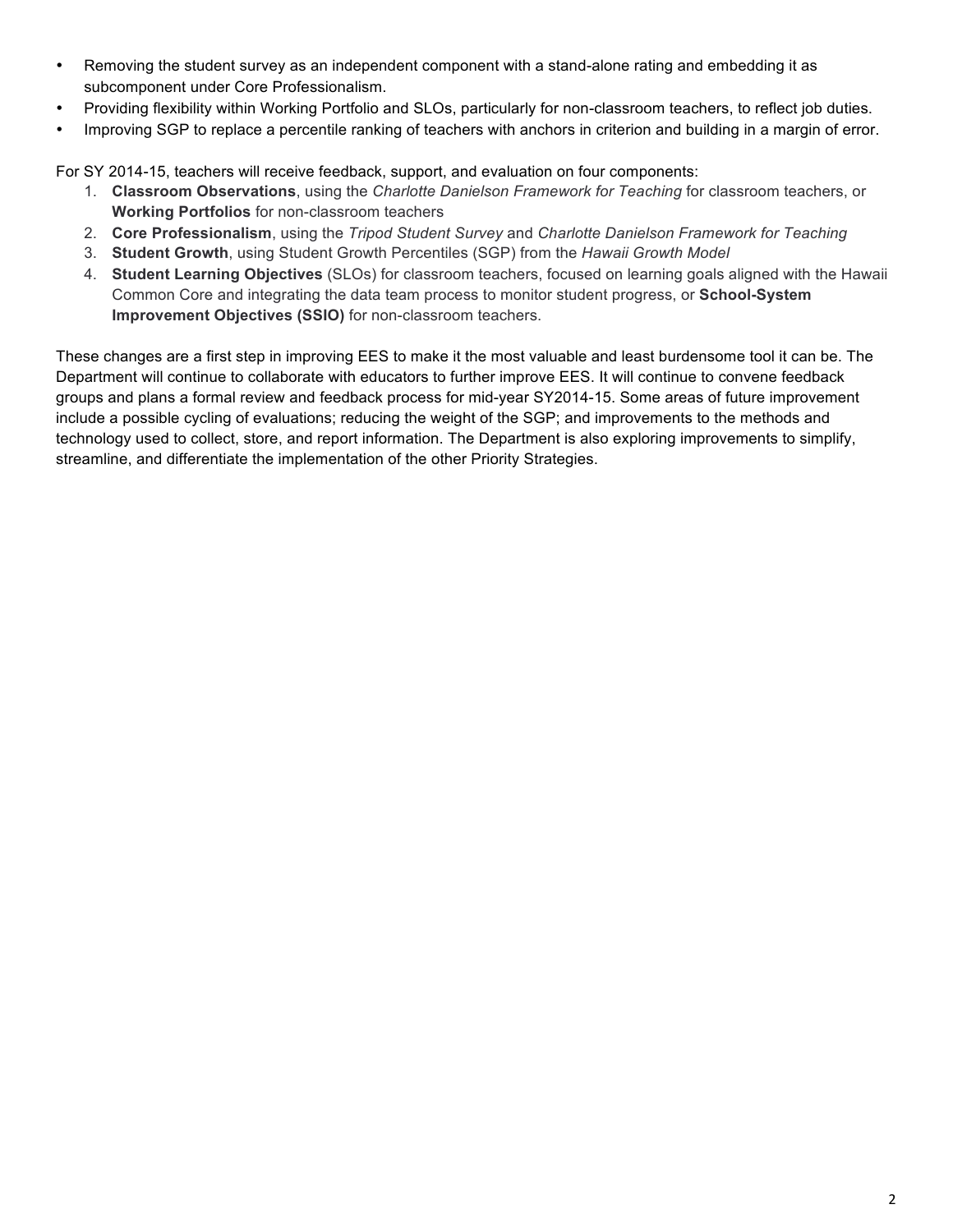### **FEEDBACK AND INPUT**

The Department established several formal mechanisms for gathering feedback to inform improvements to the EES.

- ü**Teacher Leader Workgroup (TLW):** Since 2010, the Teacher Leader Workgroup has met regularly to inform EES design and implementation. In 2013, the TLW was expanded to over 118 people from all 15 complex areas; five subcommittees focused on Non-Classroom Teachers (NCT); Student Learning Objectives (SLO); Student Growth Percentile (SGP); Classroom Observations/Core Professionalism; and Student Survey.
- ü**HSTA-HIDOE Joint Committee:** Per the Collective Bargaining Agreement, the HSTA-HIDOE Joint Committee consists of four HSTA and four Department members and provides formal recommendations to the Superintendent.
- ü**EES Technical Advisory Group (TAG):** The TAG is comprised of national, regional, and local experts and provides recommendations on how to define technical standards to ensure EES fairly assesses the effectiveness of educators. Based on a review of existing Department policies and practices, data, and other state and district policies and practices, the TAG provides recommendations to the Joint Committee on possible EES design modifications for SY 2014-15.

Additional feedback was provided through the **Department/HSTA joint survey** of teachers; the 48 principals who participated in the **Principal Workgroup**, and the **Hawaii Government Employees Association's elected Board of Directors for Unit 6.**

Informally, the Department also receives significant feedback through the Complex Areas. The Department bolstered Complex Area Superintendents' (CASs) capacity to support schools and obtain feedback with the investment of a dedicated EES Educational Officer (EO) for each complex area. CASs, along with EES EOs, provided many opportunities for information, training, and feedback, including monthly principals meetings, dedicated trainings, and Complex Area surveys. Feedback was shared with their counterparts from other Complex Areas and the state team, including through monthly statewide leadership meetings.

The recent survey of retired and active principals corroborated the concerns and feedback the Department had already received about EES, in particular the need to reduce the burden of implementing EES to ensure that A) administrators and teachers have the time for high-quality conversations that will truly support improvement, and B) educators have time for the other important priorities and responsibilities on campus and in classrooms.

To provide additional transparency around the work and recommendations from the various feedback groups, the Department has augmented exiting information on its public website with membership lists, meeting information, and recommendation documents.

### **TEACHER LEADER WORKGROUP**

**TLW:** Explore design improvements. Monitor implementation. Gather feedback from peers. Increase effectiveness of training materials. Promote system of support. TLW Subcommittee meets monthly to focus on one EES component. Members: 118 Teachers. Administrators, Complex Area and State Staff.

### HSTA-HIDOE JOINT COMMITTEE

JC: Review the design, validity, and reliability of the performance evaluation system for continuous improvement of design and implementation necessary to meet the aspirations detailed within the statement of values. The Joint Committee presented to U.S. DOE Secretary Arne Duncan during his Hawaii visit in March to demonstrate how the members collaborate. Members: 4 HSTA and 4 HIDOE Members.

#### **TECHNICAL ADVISORY GROUP**

**TAG: Review EES outputs.** Discuss/provide recommendations on defining technical standards that ensure fairness of educator assessment. Provide design recommendations to the Joint Committee on possible EES design modification for SY2014-15. Members: National and local experts.

#### PRINCIPAL WORKGROUP

**PW:** In April, the DOE invited all principals to participate in a full-day EES workgroup to discuss potential design and implementation changes. Members: 48 principals, Deputy Superintendent.

#### **HIDOE POLICY GROUP**

POL: Review policy recommendations from Teacher Leader Workgroup and make decisions. Discuss implementation concerns and provide recommendations to Deputy for next steps. Members: Deputy Superintendent, Assistant Superintendents, Directors.

#### **SUPERINTENDENT**

Final decisions made JUNE 2014 after formal reports from workgroups are in.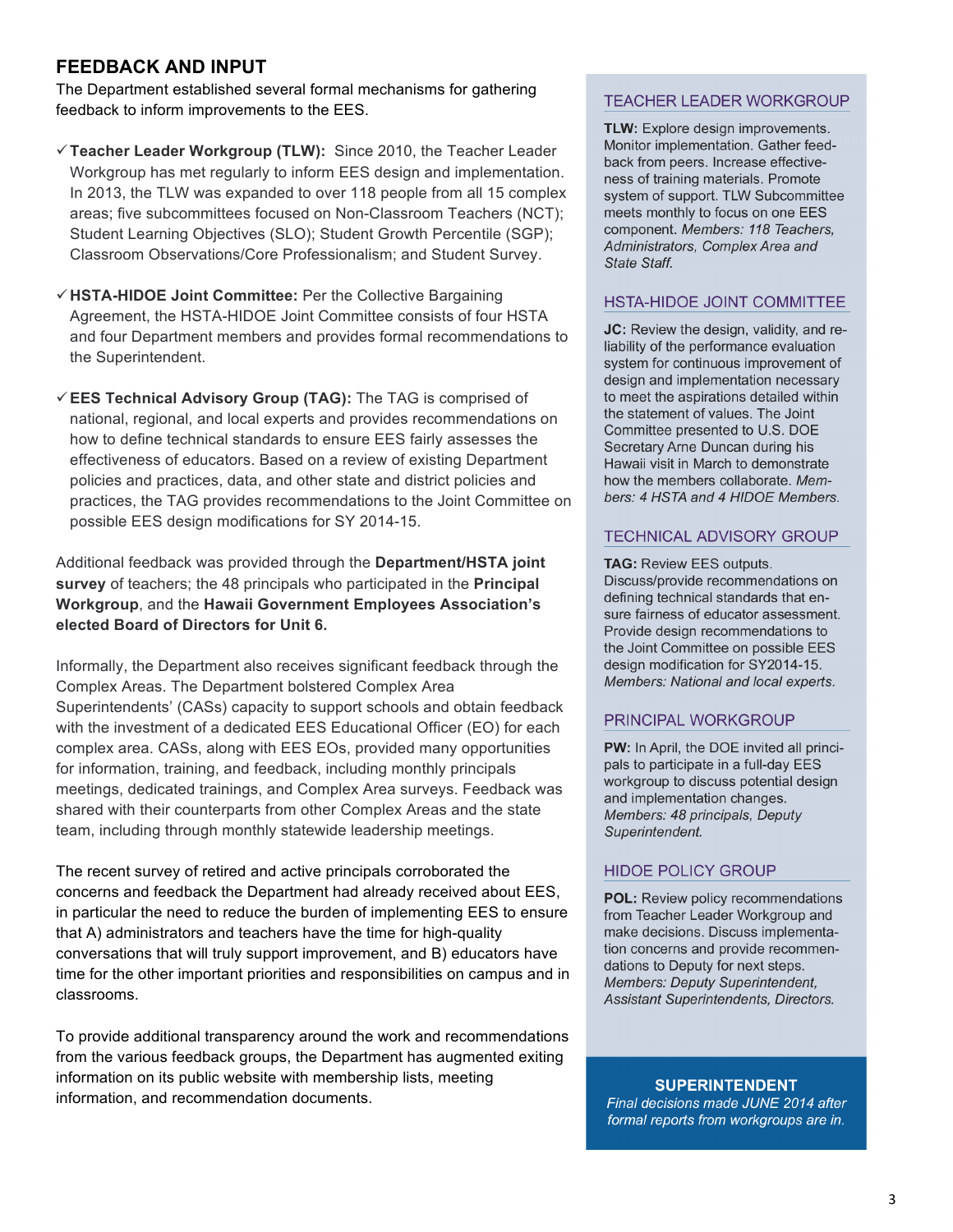## **EES CHANGES FOR SY14-15**

|                  | <b>Topic</b>                                                                      | SY13-14                                                                                                                                                                                                                                                     | Change                                                                                                                                                                                                                                                                                                                                                                                                                                                                                                                                                                                                                                                                                                             | <b>Rationale</b>                                                                                                                                                                                                                                                                                                                                                                                                                                                                                                                                                                                                                                                                                                                                                                                                                                                                                                                   |
|------------------|-----------------------------------------------------------------------------------|-------------------------------------------------------------------------------------------------------------------------------------------------------------------------------------------------------------------------------------------------------------|--------------------------------------------------------------------------------------------------------------------------------------------------------------------------------------------------------------------------------------------------------------------------------------------------------------------------------------------------------------------------------------------------------------------------------------------------------------------------------------------------------------------------------------------------------------------------------------------------------------------------------------------------------------------------------------------------------------------|------------------------------------------------------------------------------------------------------------------------------------------------------------------------------------------------------------------------------------------------------------------------------------------------------------------------------------------------------------------------------------------------------------------------------------------------------------------------------------------------------------------------------------------------------------------------------------------------------------------------------------------------------------------------------------------------------------------------------------------------------------------------------------------------------------------------------------------------------------------------------------------------------------------------------------|
| Overall          | <b>Differentiation</b>                                                            | All teachers of the same<br>type (classroom teacher,<br>tested grades and subjects,<br>classroom teacher untested<br>grades and subjects, non-<br>classroom teacher school<br>level. non-classroom<br>teacher non-school level)<br>receive same evaluation. | Based on performance level, differentiate<br>1 <sup>1</sup><br>frequency of evaluation components. (See chart<br>on page 7).                                                                                                                                                                                                                                                                                                                                                                                                                                                                                                                                                                                       | • Affirms recommendations of Joint Committee,<br>principals' feedback, and HGEA Unit 6 Board of<br>Directors.<br>• The differentiated process reflects the belief that<br>teachers at different performance levels deserve and<br>require different types of feedback, support and<br>opportunities to grow as professionals.<br>• Differentiation also reduces burden on teachers and<br>administrators and ensures administrators have more<br>time to work with those teachers that need it most.                                                                                                                                                                                                                                                                                                                                                                                                                               |
| Teacher Practice | <b>Tripod Student</b><br><b>Survey (applies</b><br>to Classroom<br>Teachers only) | The Tripod Student Survey<br>was administered twice<br>annually to students in<br>grades K-12.<br>Results from the Tripod<br>Student Survey counted<br>towards 10 percent of<br>classroom teachers'<br>evaluation.                                          | 2.<br>Reduce Tripod Student Survey administration<br>from twice to once annually.<br>Eliminate administration of Tripod Student<br>3.<br>Survey to students in grades K-2 to administer in<br>grades $3 - 12$ only.<br>Eliminate demographic questions from survey.<br>4.<br>Eliminate Tripod Student Survey's independent<br>5.<br>weight in the evaluation. Instead, results will be<br>provided to teachers and they will reflect on the<br>survey results as part of the evidence for the<br>Core Professionalism component.<br>Redistribute 10 percent weighting previously<br>6.<br>assigned to Tripod Student Survey results to<br><b>Classroom Observations and Core</b><br>Professionalism. (See page 8). | • Affirms recommendations of Joint Committee,<br>principals' feedback, and HGEA Unit 6 Board of<br>Directors.<br>• Reflects educators' professional observation in<br>administering the survey that young children have<br>difficulty understanding the questions and completing<br>the survey. Educators question whether the survey is<br>developmentally appropriate for our youngest students.<br>• The demographic background questions are not<br>relevant to Hawaii and are not used in the evaluation<br>system. Removing these questions streamlines survey<br>length and eliminates troublesome questions.<br>• Reducing administration to once annually and for only<br>grades 3-12 will reduce administrative burden of<br>preparation (completing roster verification) and<br>administration of the survey.<br>• Student perception data be valued and promoted as<br>part of the reflection and improvement process. |
|                  | <b>Classroom</b><br>observations                                                  | All classroom teachers<br>received two classroom<br>observations annually (one<br>per semester) using the<br><b>Charlotte Danielson</b><br>Framework for Teaching<br>(Framework).                                                                           | Based on performance level from SY2013-14<br>7.<br>ratings, differentiate frequency of classroom<br>observations. Highly effective teachers are not<br>required to have an observation; effective<br>teachers are required to have 1 or more;<br>marginal, unsatisfactory, and new teachers are<br>required to have 2 or more. (See chart on page<br>7).                                                                                                                                                                                                                                                                                                                                                           | • Affirms recommendations of Teacher Leader<br>Workgroup, Joint Committee, principals' feedback, and<br>HGEA Unit 6 Board of Directors.<br>• Continue to use the 5 components from the Danielson<br>Framework.<br>• Differentiating observation requirements reduces<br>burden and increases time for administrators to focus<br>on the teachers who most need their support.                                                                                                                                                                                                                                                                                                                                                                                                                                                                                                                                                      |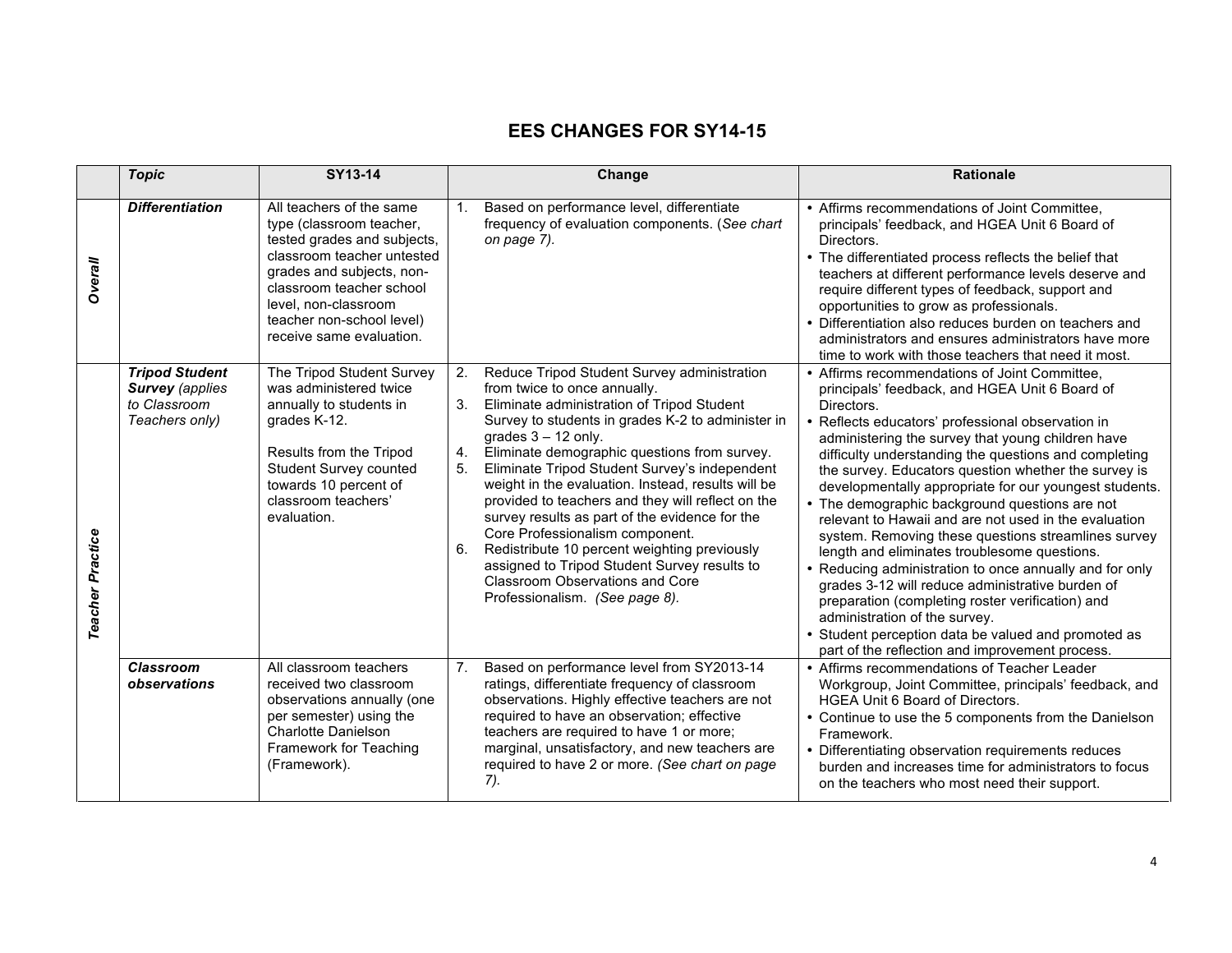| <b>Topic</b>                                                                     | SY13-14                                                                                                    | Change                                                                                                                                                                                                                                                                                                                                                                               | <b>Rationale</b>                                                                                                                                                                                                                                                                                                                    |
|----------------------------------------------------------------------------------|------------------------------------------------------------------------------------------------------------|--------------------------------------------------------------------------------------------------------------------------------------------------------------------------------------------------------------------------------------------------------------------------------------------------------------------------------------------------------------------------------------|-------------------------------------------------------------------------------------------------------------------------------------------------------------------------------------------------------------------------------------------------------------------------------------------------------------------------------------|
| Core<br><b>Professionalism</b><br>(applies to all<br>teachers)<br>(weighted 20%) | Demonstration of Core<br>Professionalism is based<br>Framework component "4F:<br>Showing Professionalism." | Core Professionalism will be revised to consist of<br>8.<br>two parts:<br>a. Demonstration of Core Professionalism will<br>be based on a broader standard within the<br>Charlotte Danielson Framework domain-<br>level "Professional Responsibilities."<br>b. Reflection and action to improve on Tripod<br>Student Survey Results.                                                  | Moving from component-level to domain-level provides<br>more flexibility to educators and provides a more<br>holistic picture of teachers' responsibilities.<br>This increased weight of Core Professionalism to 20<br>percent is the same for teachers in SY13-14 who did<br>not have a Tripod Student Survey score.               |
|                                                                                  |                                                                                                            | Change weighting from 15 percent to 20 percent<br>9.<br>to reflect the shift away from individual Tripod<br>Student Survey percentage. (See page 8).                                                                                                                                                                                                                                 |                                                                                                                                                                                                                                                                                                                                     |
| Working<br>Portfolio (applies<br>to Non-Classroom<br>Teachers only)              | All non-classroom teachers<br>(NCT) provided a working<br>portfolio with artifacts<br>demonstrating        | 10. NCT and administrator may agree to use either<br>working portfolio OR an observation of an NCT's<br>work with students using Danielson Framework.                                                                                                                                                                                                                                | Affirms recommendations of Teacher Leader<br>$\bullet$<br>Workgroup, Joint Committee, and HGEA Unit 6<br>Board of Directors.<br>$\bullet$<br>This provides teachers and administrators more                                                                                                                                         |
| (weighted 30%)                                                                   | competencies based on 5<br>pre-selected components<br>of the Framework.                                    | 11. NCTs whose positions have Hawaii Teacher<br>Standards Board (HTSB)-approved professional<br>standards (e.g., librarians, counselors) and<br>administrators may use the HTSB-approved<br>professional standards in lieu of the CD<br>Framework rubric for NCT's working portfolio.                                                                                                | flexibility to ensure job appropriateness and<br>relevance to job duties.<br>$\bullet$<br>More alignment with relicensing requirements for<br>certain groups of non-classroom teachers.<br>Administrators do not have to be certified in the<br>$\bullet$<br>HSTB-approved standards to conduct conferences<br>and assign a rating. |
|                                                                                  |                                                                                                            | 12. Non-classroom teachers whose positions do not<br>have HTSB-approved professional standards<br>(e.g., curriculum coordinator, tech coordinator,<br>registrar) and administrators will agree on five<br>components from Danielson Framework that<br>best reflect their job responsibilities as standards<br>to be reviewed in working portfolio, instead of<br>pre-set components. |                                                                                                                                                                                                                                                                                                                                     |
|                                                                                  |                                                                                                            |                                                                                                                                                                                                                                                                                                                                                                                      |                                                                                                                                                                                                                                                                                                                                     |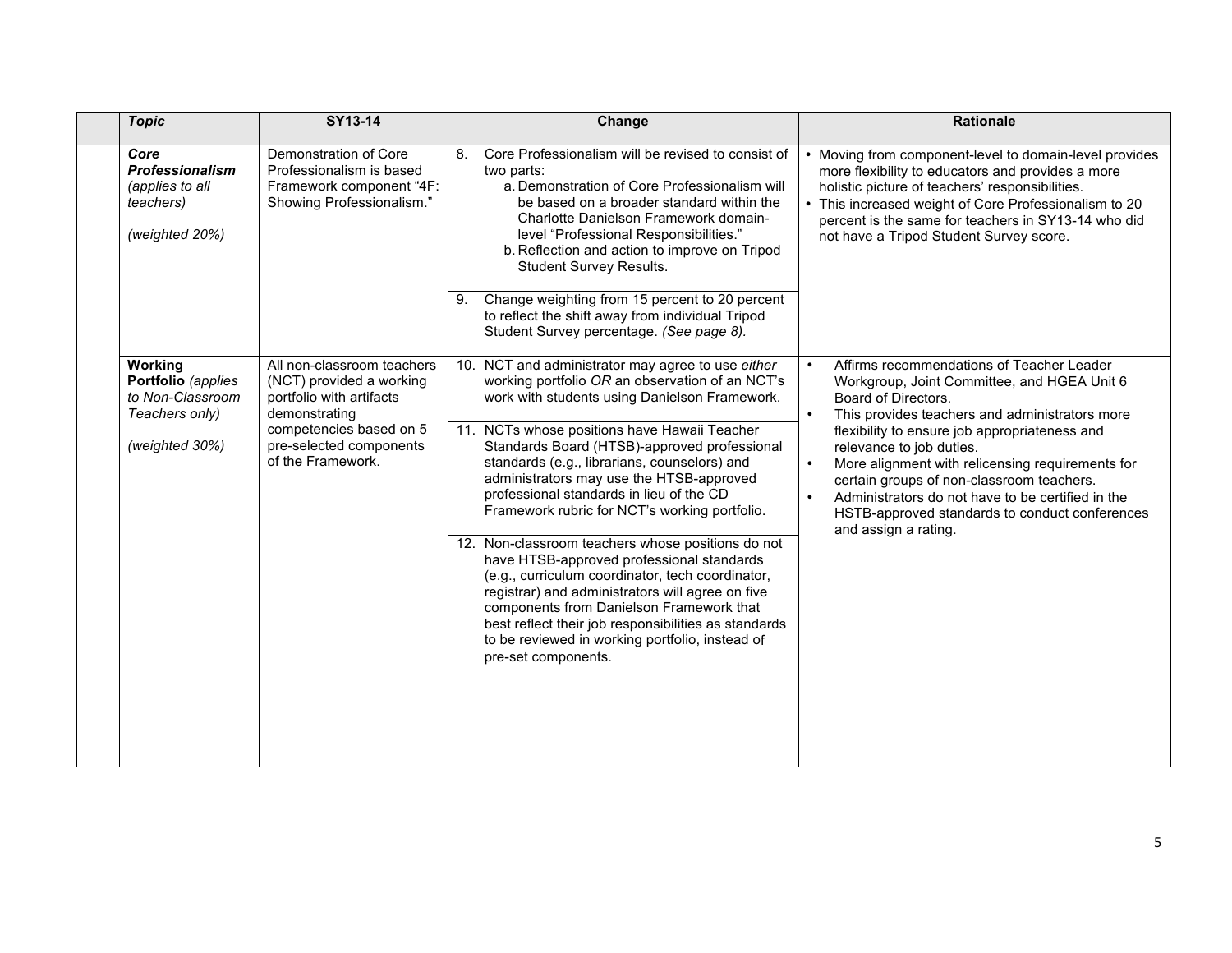|                             | <b>Topic</b>                                                                                                                                                                                                                                  | SY13-14                                                                                                                                                                                                                                                                                                                                                                                                                                                                                                                                                                                           | Change                                                                                                                                                                                                                                                                                                                                                                                                                                    | Rationale                                                                                                                                                                                                                                                                                                                                                                                                                                                                                                                                                                                                                    |
|-----------------------------|-----------------------------------------------------------------------------------------------------------------------------------------------------------------------------------------------------------------------------------------------|---------------------------------------------------------------------------------------------------------------------------------------------------------------------------------------------------------------------------------------------------------------------------------------------------------------------------------------------------------------------------------------------------------------------------------------------------------------------------------------------------------------------------------------------------------------------------------------------------|-------------------------------------------------------------------------------------------------------------------------------------------------------------------------------------------------------------------------------------------------------------------------------------------------------------------------------------------------------------------------------------------------------------------------------------------|------------------------------------------------------------------------------------------------------------------------------------------------------------------------------------------------------------------------------------------------------------------------------------------------------------------------------------------------------------------------------------------------------------------------------------------------------------------------------------------------------------------------------------------------------------------------------------------------------------------------------|
| Student Growth and Learning | <b>Hawaii Growth</b><br><b>Model</b> (applies to<br>Classroom<br>Teachers and<br>Non-Classroom<br>$Teaches$ —<br>school level)<br>(Tested Grades &<br>Subjects = $25\%$ )<br>(Non Tested<br>Grades &<br>Subjects, School<br>Wide = $5\%$ ELA) | For teachers of tested<br>grades and subjects,<br>median student growth<br>percentile (SGP) was<br>weighted 25 percent. For<br>teachers of non-tested<br>grades and subjects, the<br>schoolwide median SGP<br>for English language arts<br>was weighted 5 percent.<br>A teacher's final rating was<br>based on percentile ranking<br>of teachers' median SGPs.<br>There was no margin of<br>error in the percentile<br>ranking.                                                                                                                                                                   | 13. Anchor cut scores in criterion (rather than base<br>on percentile ranking of teachers).<br>14. Factor in margin of error to avoid classification<br>errors (e.g., if margin is 5 and cut-off for<br>"proficient" is 60, then a cut score of 55 will be<br>applied)                                                                                                                                                                    | Affirms recommendations of Technical Advisory Group,<br>Teacher Leader Workgroup, Joint Committee,<br>principals' feedback, and HGEA Unit 6 Board of<br>Directors.<br>The establishment of anchored cut scores instead a<br>percentile ranking provides more clarity and shifts<br>away from a situation where teachers are evaluated on<br>forced curve.<br>Establishing a margin of error improves defensibility of<br>rating and gives benefit of the doubt to teachers.                                                                                                                                                  |
|                             | <b>Student</b><br>Learning<br><b>Objective (SLO)</b><br>(Tested Grades &<br>Subjects = $25\%)$<br>(Non Tested<br>Grades &<br>Subjects = $45\%$ )                                                                                              | All teachers demonstrated<br>student growth and<br>learning through two<br>SLOs each year.<br>Teachers who did not<br>have an SGP (NCTs not<br>at the school level) used<br>both for the final rating; all<br>other teachers only used<br>one for the final rating.<br>For teachers of tested<br>grades and subjects,<br>SLOs were weighted 25<br>percent. For teachers of<br>non-tested grades and<br>subjects, SLOs were<br>weighted 45 percent. For<br>NCTs at the school level<br>SLOs were weighted 45<br>percent. For NCTs not at<br>the school level, SLOs<br>were weighted 50<br>percent. | 15. All teachers complete 1 SLO/SSIO.<br>16. Non-classroom teachers will have option of using<br>either the Student Learning Objective (SLO)<br>template or a parallel School-System<br>Improvement Objective (SSIO) template.<br>17. All new teachers' professional growth plans will<br>include a focus on building understanding and<br>capacity around SLOs as part of "learning year."<br>18. The SLO template has been streamlined. | Affirms recommendations of Technical Advisory<br>$\bullet$<br>Group, Teacher Leader Workgroup, Joint<br>Committee, principals' feedback, and HGEA Unit 6<br>Board of Directors.<br>Reduction to one SLO ensures a focus on quality<br>$\bullet$<br>and fidelity for evaluation purposes.<br>Permitting non-classroom teachers to use a School-<br>$\bullet$<br>System Improvement Objective provides more<br>flexibility to ensure job appropriateness for those<br>educators whose daily job is focused more on<br>supporting adults.<br>Streamlining the SLO template reduces burden and<br>increases clarity and utility. |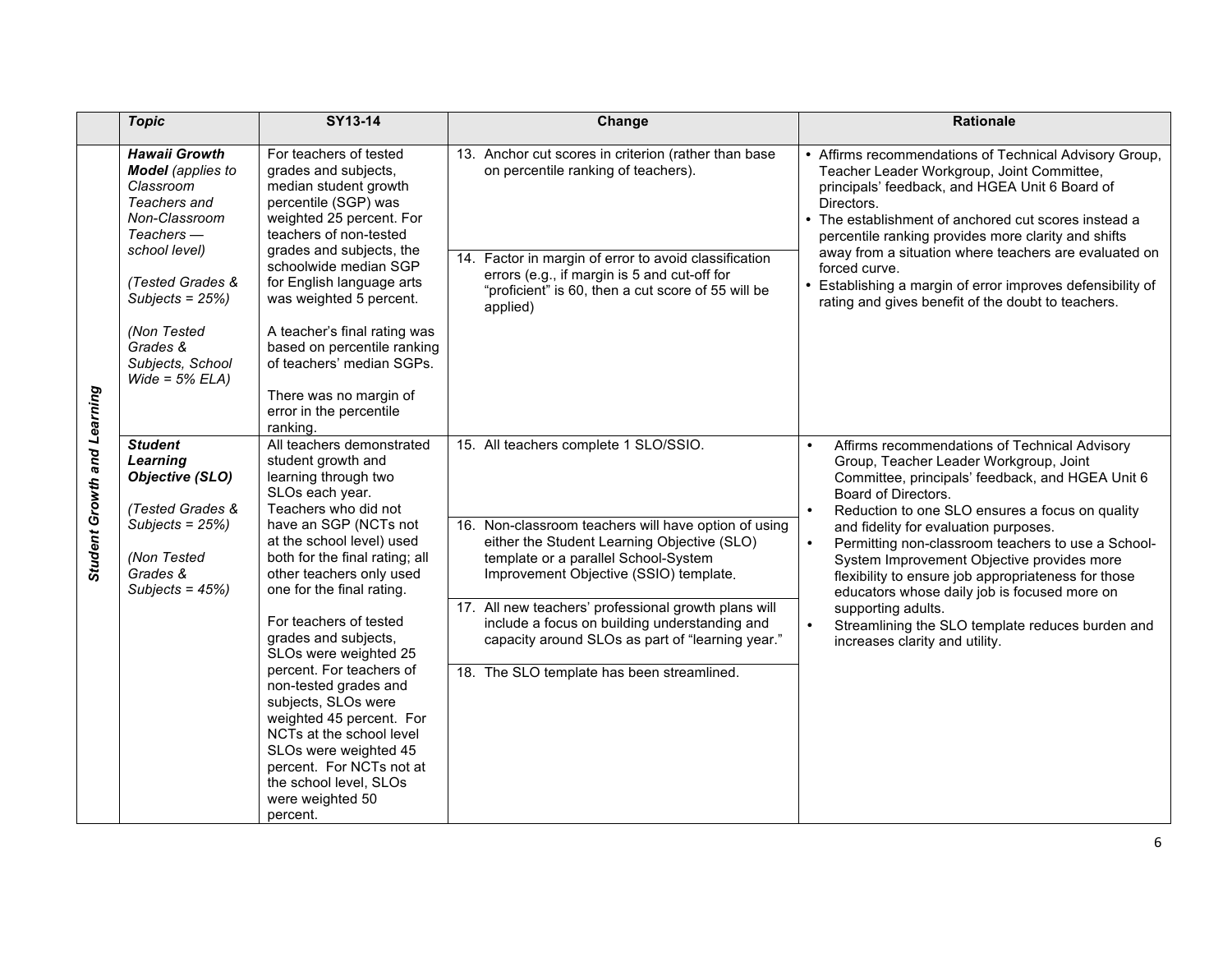## **DIFFERENTIATED EVALUATION APPROACH FOR SY 2014-15**

|                                                                                                                                                                                                                                                                                                                                                                                                                                                                                                                                | <b>Teacher Practice</b>                                                                                                                                                                                                                                                                                                                                                                                                                                    |                                                                                                                  | <b>Student Learning and Growth</b>                         |                                                                                                                                                              |  |
|--------------------------------------------------------------------------------------------------------------------------------------------------------------------------------------------------------------------------------------------------------------------------------------------------------------------------------------------------------------------------------------------------------------------------------------------------------------------------------------------------------------------------------|------------------------------------------------------------------------------------------------------------------------------------------------------------------------------------------------------------------------------------------------------------------------------------------------------------------------------------------------------------------------------------------------------------------------------------------------------------|------------------------------------------------------------------------------------------------------------------|------------------------------------------------------------|--------------------------------------------------------------------------------------------------------------------------------------------------------------|--|
| <b>CLASSROOM</b><br><b>TEACHERS</b>                                                                                                                                                                                                                                                                                                                                                                                                                                                                                            | Classroom<br><b>Observation</b>                                                                                                                                                                                                                                                                                                                                                                                                                            | Core Professionalism                                                                                             | <b>Hawaii Growth</b><br>Model                              | <b>Student Learning Objective</b>                                                                                                                            |  |
| <b>Highly Effective</b><br>Based on Final Rating<br>in SY2013-14                                                                                                                                                                                                                                                                                                                                                                                                                                                               | Teachers "carryover" their overall evaluation rating from the previous year. It is not required that teachers re-complete any of the components.<br>Teachers can request observations for non-evaluative purposes and are expected to participate in SLOs as part of department, grade-level, or data<br>teams as relevant for non-evaluative purposes. Teachers who display documented performance deficiencies may be moved into a regular rating cycle. |                                                                                                                  |                                                            |                                                                                                                                                              |  |
| <b>Effective</b><br>Based on Final Rating<br>in SY2013-14                                                                                                                                                                                                                                                                                                                                                                                                                                                                      | 1 or more observations.<br>which may be scheduled at<br>any time during the year                                                                                                                                                                                                                                                                                                                                                                           | Option to carryover SY2013-14 rating<br>of core professionalism OR provide<br>additional evidence for SY2014-15  | <b>Median Student</b><br><b>Growth Percentile</b><br>(SGP) |                                                                                                                                                              |  |
| Marginal/<br><b>Unsatisfactory</b><br>Based on Final Rating<br>in SY2013-14                                                                                                                                                                                                                                                                                                                                                                                                                                                    | 2 or more observations.<br>with at least one<br>observation in first<br>semester                                                                                                                                                                                                                                                                                                                                                                           | Evidence will be based on progress on<br>principal-directed professional<br>development plan                     | Median SGP                                                 | 1                                                                                                                                                            |  |
| <b>Beginning Teachers</b>                                                                                                                                                                                                                                                                                                                                                                                                                                                                                                      | 2 or more observations,<br>with at least one<br>observation in first<br>semester                                                                                                                                                                                                                                                                                                                                                                           | Evidence will be based on progress on<br>professional development plan                                           | Not applicable                                             | (Professional development plans will include building<br>capacity around SLOs in this first learning year. New<br>teacher mentors will support this effort.) |  |
| <b>NON-CLASSROOM</b><br><b>TEACHERS</b>                                                                                                                                                                                                                                                                                                                                                                                                                                                                                        | <b>Working Portfolio</b>                                                                                                                                                                                                                                                                                                                                                                                                                                   | <b>Core Professionalism</b>                                                                                      | Hawaii Growth<br>Model                                     | Student Learning Objective (SLO) or School<br>System Improvement Objective (SSIO)                                                                            |  |
| Teachers "carryover" their overall evaluation rating from the previous year. It is not required that teachers re-complete any of the components.<br><b>Highly Effective</b><br>Teachers can request observations for non-evaluative purposes and are expected to participate in SLOs as part of department, grade-level, or data<br>Based on Final Rating<br>in SY2013-14<br>teams as relevant for non-evaluative purposes. Teachers who display documented performance deficiencies may be moved into a regular rating cycle. |                                                                                                                                                                                                                                                                                                                                                                                                                                                            |                                                                                                                  |                                                            |                                                                                                                                                              |  |
| <b>Effective</b><br>Based on Final Rating<br>in SY2013-14                                                                                                                                                                                                                                                                                                                                                                                                                                                                      | Rated on 5 components<br>from Framework <sup>1</sup> or HTSB <sup>2</sup><br>standards via portfolio or<br>observation.                                                                                                                                                                                                                                                                                                                                    | Option to carryover SY2013-14 rating<br>of core professionalism OR provide<br>additional evidence for SY2014-15. | Median SGP (not<br>applicable to non-<br>school level)     |                                                                                                                                                              |  |
| Marginal/<br><b>Unsatisfactory</b><br><b>Based on Final Rating</b><br>in SY2013-14                                                                                                                                                                                                                                                                                                                                                                                                                                             | Rated on 5 components<br>from Framework <sup>1</sup> or HTSB <sup>2</sup><br>standards via portfolio or<br>observation.                                                                                                                                                                                                                                                                                                                                    | Evidence will be based on progress on<br>principal-directed professional<br>development plan.                    | Median SGP (not<br>applicable to non-<br>school level)     | $\mathbf 1$                                                                                                                                                  |  |
| <b>Beginning Teachers</b>                                                                                                                                                                                                                                                                                                                                                                                                                                                                                                      | Rated on 5 components<br>from Framework <sup>1</sup> or $HTSB2$<br>standards via portfolio or<br>observation.                                                                                                                                                                                                                                                                                                                                              | Evidence will be based on progress on<br>professional development plan                                           | Not applicable                                             | (Professional development plans will include building<br>capacity around SLOs in this first learning year. New<br>teacher mentors will support this effort.) |  |

<sup>&</sup>lt;u>-</u><br><sup>1</sup> Charlotte Danielson Framework for Teaching

<sup>&</sup>lt;sup>2</sup> Hawaii Teacher Standards Board